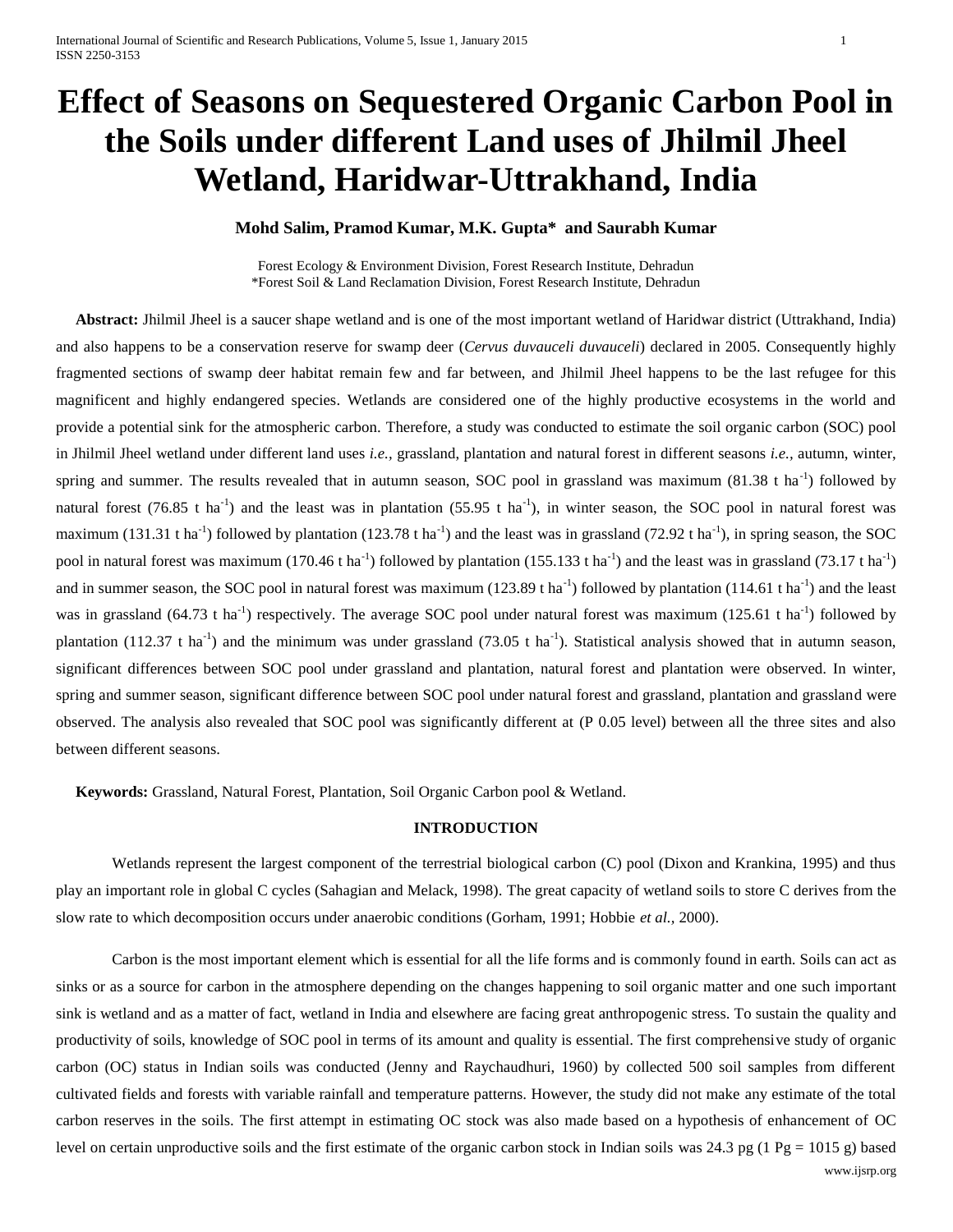on 48 soil samples (Gupta and Rao, 1984). Despite the important role attributed to wetland ecosystem in the global carbon cycle, little information exists on soil C quality and sensitivity of soil organic carbon (SOC) decomposition to climate change (Hill and Cardaci, 2004; Bridgham *et al.,* 2006). SOC losses from wetland ecosystem could then result in a large positive feedback to climate change (Davidson and Janssens, 2006). Soil organic matter can also increase or decrease depending on numerous factors, including climate, vegetation type, nutrient availability, disturbance land use and management practice (Six, 2002; Baker, 2007). Carbon accumulation in forested wetland soils is significantly greater than in upland forest soils due to the oxic/anoxic soil regime (Trettin and Jurgensen, 2003).

In last decade, the greenhouse effect has been of great concern, and has led to several studies on the quality, kind, distribution and behavior of SOC (Eswaran *et al.,* 1993; Batjes, 1996; Velayutham *et al.,* 2000). According to Jha *et al.,* (2003) global warming and emission of  $CO<sub>2</sub>$  are of worldwide concern because these are creating environmental imbalance and are a long term threat to the well being of all life on earth. Equilibrium between the rate of decomposition and rate of supply of organic matter is disturbed when forests are cleared and land use is changed (Lal, 2004; Buringh,1984).

The study of wetland SOC pool was very scanty/meager particularly in Indian scenario. Therefore the present study was undertaken with the aim to estimate the SOC pool under different land uses of Jhilmil Jheel wetland because no systematic study had been undertaken so far in this area. As a result of this study, a comparative account will be available for the SOC pool of Jhilmil Jheel wetland.



## **STUDY AREA**

**Figure 1. Map of the Study area (source unanimous)**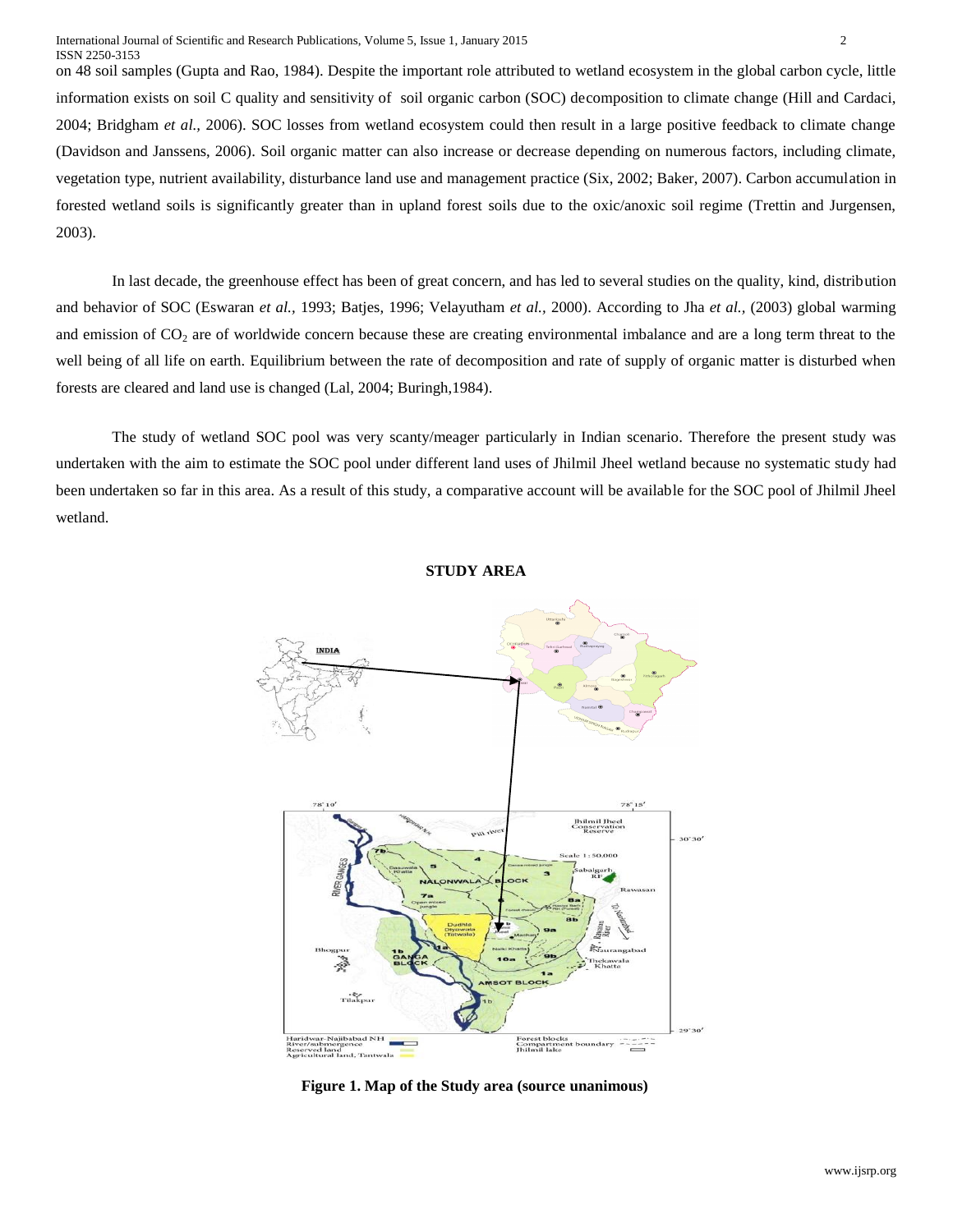# **METHOD & MATERIAL:**

#### **1. Study Site:**

The study was conducted in Jhilmil Jheel Wetland located in Haridwar Forest Division and situated at the junction of the Bhabar and Terai formations extending up to the Ganges in Uttrakhand state and located between the Haridwar-Najibabad highway in Chidyapur range of Haridwar forest reserve. It was situated between longitude N 29<sup>0</sup> 32 to 29<sup>0</sup> 50' and latitude E 78<sup>0</sup> to 78<sup>0</sup> 15' covering an area of 3783.50 ha of the reserve forest. The altitude of the area varies from 200-250 meters above msl. It is connected to river Ganga and is surrounded by reserve forest of chidyapur. It represents a very unique and species rich ecosystem which encompasses spectacular landscapes, tall grasses and tropical moist deciduous forests. Very few islands of natural habitat remain today in the flood plain of river Ganga as a major portion of the grasslands was also taken up for eucalyptus plantation by forest department. Consequently highly fragmented sections of swamp deer habitat remain few and far between, and Jhilmil Jheel happens to be the last refugee for this magnificent and highly endangered species.

## **2. Climate:**

The area experiences sub-tropical climate, coldest month being January when temperature drops as low as  $2^{\circ}C$  and in summers, temperature soars up to  $44^{\circ}C$ . The area experiences heavy rainfall during June to September (monsoon). Annual rainfall averages about 1300 mm (recorded between 1997 and 2007, Haridwar Forest Division). Relative humidity ranges between 45 - 80%.

# **3. Soil Sampling:**

The site was categorized into three different land uses *i.e.*, natural forest, plantation and grassland. In the middle of the conservation reserve, a small part of the middle portion of the grassland is occupied by swamp. Sampling was done randomly in all the three parts of the wetland during the period of 2012 to 2014 in each season. A pit of 30 cm  $\times$  30 cm  $\times$  30 cm was dugout and soil was collected. Soil organic matter tends to concentrate in the upper soil horizons with roughly half of the soil organic carbon of the top 100 cm of mineral soil being held in the upper 30 cm layer (IPCC, 2003). Therefore, we have collected the soil samples from the upper 30 cm layer.

### **4. Estimation of Soil Attributes:**

Soil samples were processed as per method described by (Jackson, 1965) and coarse fragment, bulk density was estimated as per (Wilde *et. al.*, 1964). Organic carbon was estimated by the method described by (Walkley and Black, 1934).

#### **5. Equation for SOC pool Calculation:**

The data for SOC pool was calculated by using the following equation as suggested by IPCC Good Practice Guidance (2003) for LULUCF:

$$
SOC = \sum_{Horizon=1}^{Horizon=n} SOC_{Horizon}
$$

$$
SOC = \sum_{Horizon=1}^{Horizon=n} ([SOC] * Bulk Density * Depth * (1 - C frag.) * 10)_{Horizon}
$$

Where,  $SOC =$  Representative soil organic carbon content for the forest type and soil of interest, tones  $C$  ha<sup>-1</sup>.

 $SOC_{Horizon}$  = Soil organic carbon content for a constituent soil horizon, tones C ha<sup>-1</sup>.

- $[SOC] =$  Concentration of SOC in a given soil mass obtained from analysis, g C (kg soil)<sup>-1</sup>.
- Bulk density = Soil mass per sample volume, tones soil  $m<sup>-3</sup>$  (equivalent to Mg m<sup>-3</sup>).
- Depth = Horizon depth or thickness of soil layer, m
- C Fragment =% volume of coarse fragments / 100, dimensionless.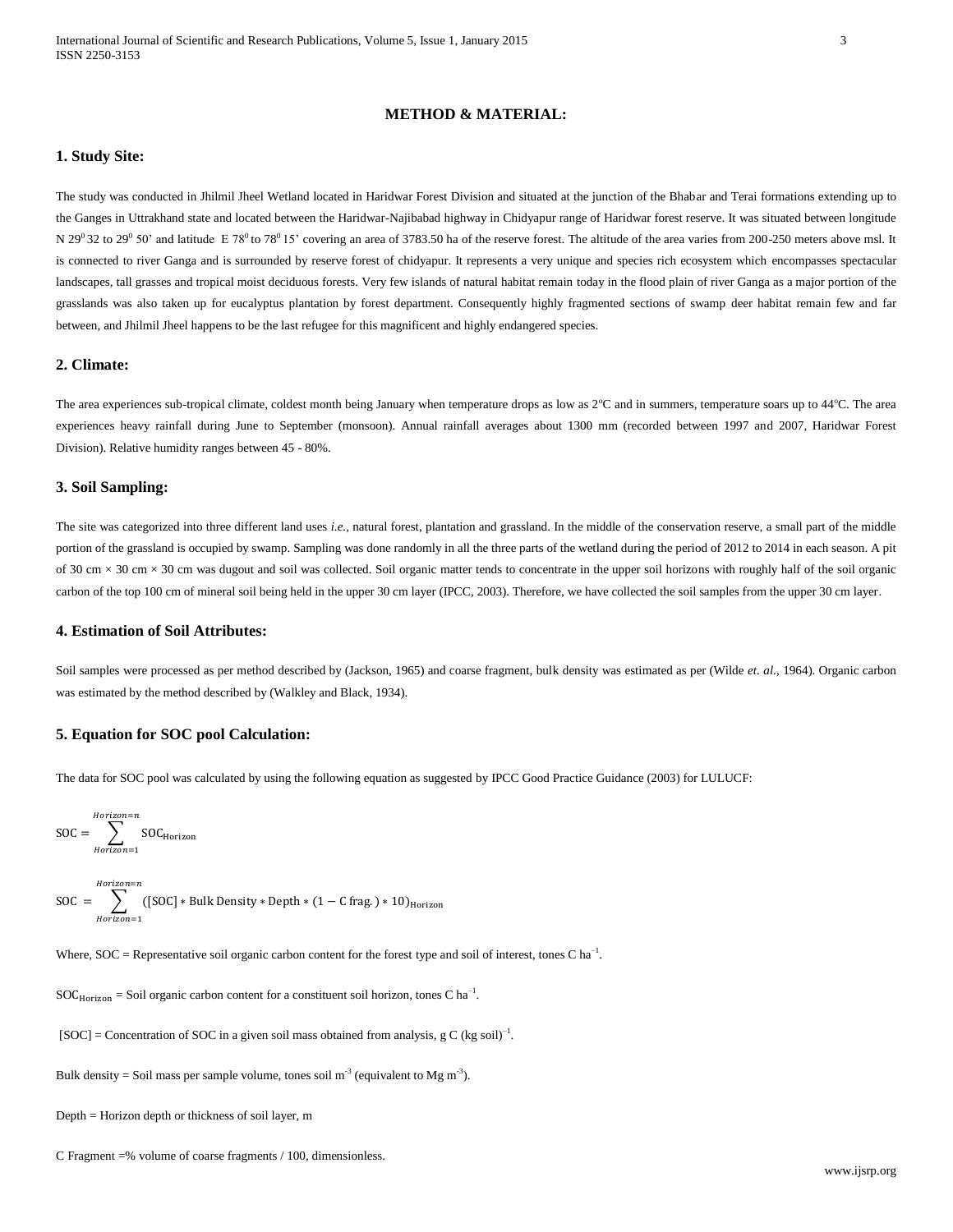### **RESULTS & DISCUSSION**

## **Seasonal wise SOC pool in all the three different sites of Jhilmil Jheel wetland:**

The SOC pool under different land uses of Jhilmil Jheel wetland was estimated and results were presented in table 1. The results indicated that during autumn season, the SOC pool was maximum under grassland (81.38 t ha<sup>-1</sup>) followed by natural forest (76.85 t ha<sup>-1</sup>) and minimum was under plantation (55.95 t ha<sup>-1</sup>) (figure 2), in winter season, the SOC pool was maximum under natural forest  $(131.25$  t ha<sup>-1</sup>) followed by plantation  $(123.78$  t ha<sup>-1</sup>) and minimum was under grassland  $(72.92$  t ha<sup>-1</sup>) (figure 3), in spring season, the SOC pool was maximum under natural forest  $(170.46$  t ha<sup>-1</sup>) followed by plantation  $(155.13$  t ha<sup>-1</sup>) and minimum was under grassland  $(73.17$  t  $\text{ha}^{-1}$ ) (figure 4), in summer season, the SOC pool was maximum under natural forest was (123.89 t ha<sup>-1</sup>) followed by plantation (114.61 t ha<sup>-1</sup>) and minimum was under grassland (64.73 t ha<sup>-1</sup>) (figure 5) respectively. Overall it was observed that the maximum SOC pool was in spring season under the natural forest (170.46 t ha<sup>-1</sup>) and the minimum SOC pool was observed in autumn season under plantation  $(55.95 \text{ t} \text{ ha}^{-1})$ . The study revealed that the SOC pool in grassland was higher as compared to natural forest and plantation in the autumn season and decreased in winter followed by spring and then least was in summer. It may be because the above ground herbaceous biomass dies in autumn and regenerates in spring in the perennial grasslands and that their root systems also have a rapid turnover but on a longer time scale, an estimated 55% of temperate grassland root biomass turns over annually (Gill and Jackson, 2001; Gill *et al.,* 2002). The natural grassland locked in a significant amount of SOC and the presence of extensive root biomass of grass communities may be one of the reason for higher SOC pool content (Balesdent and Balabane, 1996) and since roots are considered to be more stable form of carbon supply to the soil than litter (Denef and Six, 2006). Residues and roots of grasses decomposes faster than the residues and roots of broadleaf trees, and likely due to lower lignin found in grasses (Pinno and Wilson, 2011). And comparative studies of meadows and forest soils in the forest zone of Russia (Yakimenko, 1998) have demonstrated the ability of grassland ecosystems to accumulate more SOC in a 50 cm soil layer then in forest ecosystems. It is generally accepted that within a year up to 50% of the biomass carbon (both roots and above ground biomass) dies, decomposes and as a result as residues in the SOC pool (Follet et al., 2001). While in plantation and natural forest, the results revealed an increasing trend up to spring. It may be because forests have grater canopies and provide the litter in larger quantity as compare to grasslands therefore, accumulation of carbon was higher. About 40% of the total SOC stock of the global soils resides in forest ecosystem (Bhattacharyya et al., 2008). The Himalayan zones, with dense forest vegetation, cover nearly 19% of India and contain 33% of SOC reserves of the country (Eswaran *et al.,*1999). Declining trend during the summer season may be because organic carbon content decreases with increase in temperature (Kirschbaum, 1995; Albrecht and Rasmussen, 1995), and decomposition rates (microbial respiration) doubles with every 10°C increase in the temperature (Schlesinger, 1997; Hartel, 2005). Dick and Gregorich (2004) compared relative decomposition rates of organic matter in tropical (Nigeria) and cold dry climates (Canada), and found that decomposition rates were 10 times faster in the tropical site.



#### **Season-wise SOC pool under different land uses of Jhilmil Jheel wetland**



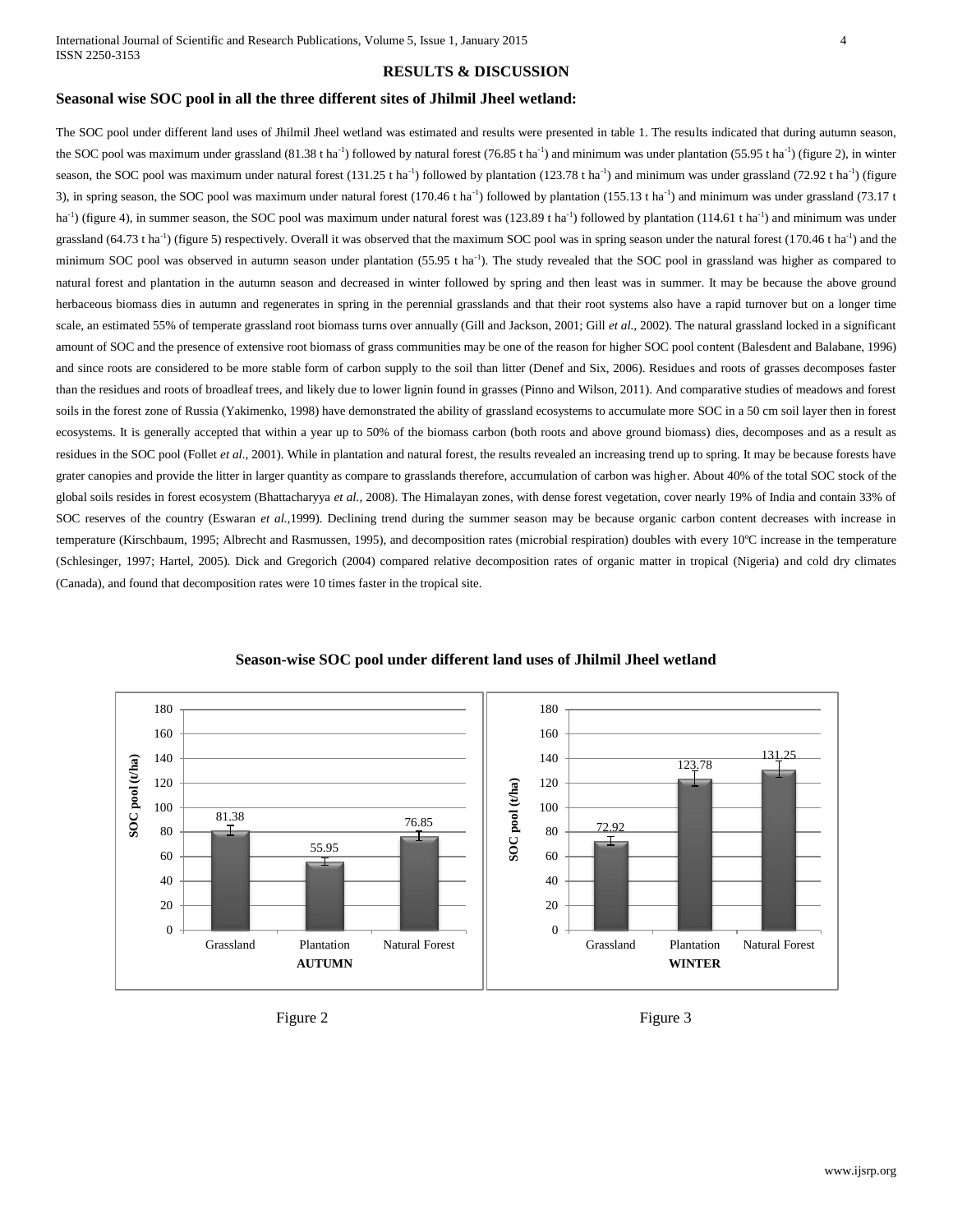

| × |  |
|---|--|
|---|--|

**Figure 5** 

| Sl. No.        | <b>Seasons</b> | <b>Sites</b>          | <b>SOC Pool</b>     | Std.             | <b>Std. Error</b> |
|----------------|----------------|-----------------------|---------------------|------------------|-------------------|
|                |                |                       | (t/ha)              | <b>Deviation</b> |                   |
| $\mathbf{1}$   |                | Grassland             | $81.38^{a}$         | ± 20.957         | 4.68              |
| 2              | Autumn         | <b>Natural Forest</b> | $76.85^{\text{a}}$  | ± 17.268         | 3.86              |
| 3              |                | Plantation            | $55.95^{\rm b}$     | ± 16.759         | 3.74              |
| $\overline{4}$ |                | <b>Natural Forest</b> | $131.25^{\text{a}}$ | ± 23.803         | 5.32              |
| 5              | Winter         | Plantation            | $123.78^{\text{a}}$ | ± 22.093         | 4.94              |
| 6              |                | Grassland             | $72.92^b$           | ± 20.948         | 4.68              |
| $\tau$         |                | <b>Natural Forest</b> | $170.46^{\text{a}}$ | ± 31.518         | 7.04              |
| 8              | Spring         | Plantation            | $155.13^a$          | ± 37.223         | 8.32              |
| 9              |                | Grassland             | $73.17^{b}$         | ± 19.616         | 4.38              |
| 10             |                | <b>Natural Forest</b> | $123.89^{a}$        | ± 19.093         | 4.26              |
| 11             | Summer         | Plantation            | $114.61^a$          | ± 18.130         | 4.05              |
| 12             |                | Grassland             | $64.73^{b}$         | ± 19.829         | 4.43              |

| Table 1. Seasonal wise SOC pool under Grassland, Plantation and Natural Forest of Jhilmil Jheel wetland |  |  |  |  |  |
|---------------------------------------------------------------------------------------------------------|--|--|--|--|--|
|---------------------------------------------------------------------------------------------------------|--|--|--|--|--|

 *Same alphabets represent the at par groups.*

When the seasons were integrated, the SOC pool under natural forest was maximum  $(125.61 \text{ ha}^{-1})$  followed by plantation  $(112.37 \text{ th}^{-1})$  and the minimum was under grassland (73.05 t ha<sup>-1</sup>) which was the lowest among the three different sites. The total average SOC pool of Jhilmil Jheel wetland was (103.68 t ha<sup>-1</sup>) shown in (table 2). SOC pool was higher under natural forests as compared to planted forests. This may be due to production and return of higher amount of litter in natural forests. The release of nutrients from litter decomposition is a fundamental process in the internal biogeochemical cycle of an ecosystem, and decomposers recycle a large amount of carbon that was bounded in the plant or tree to the atmosphere (Sevgi and Tecimen, 2008).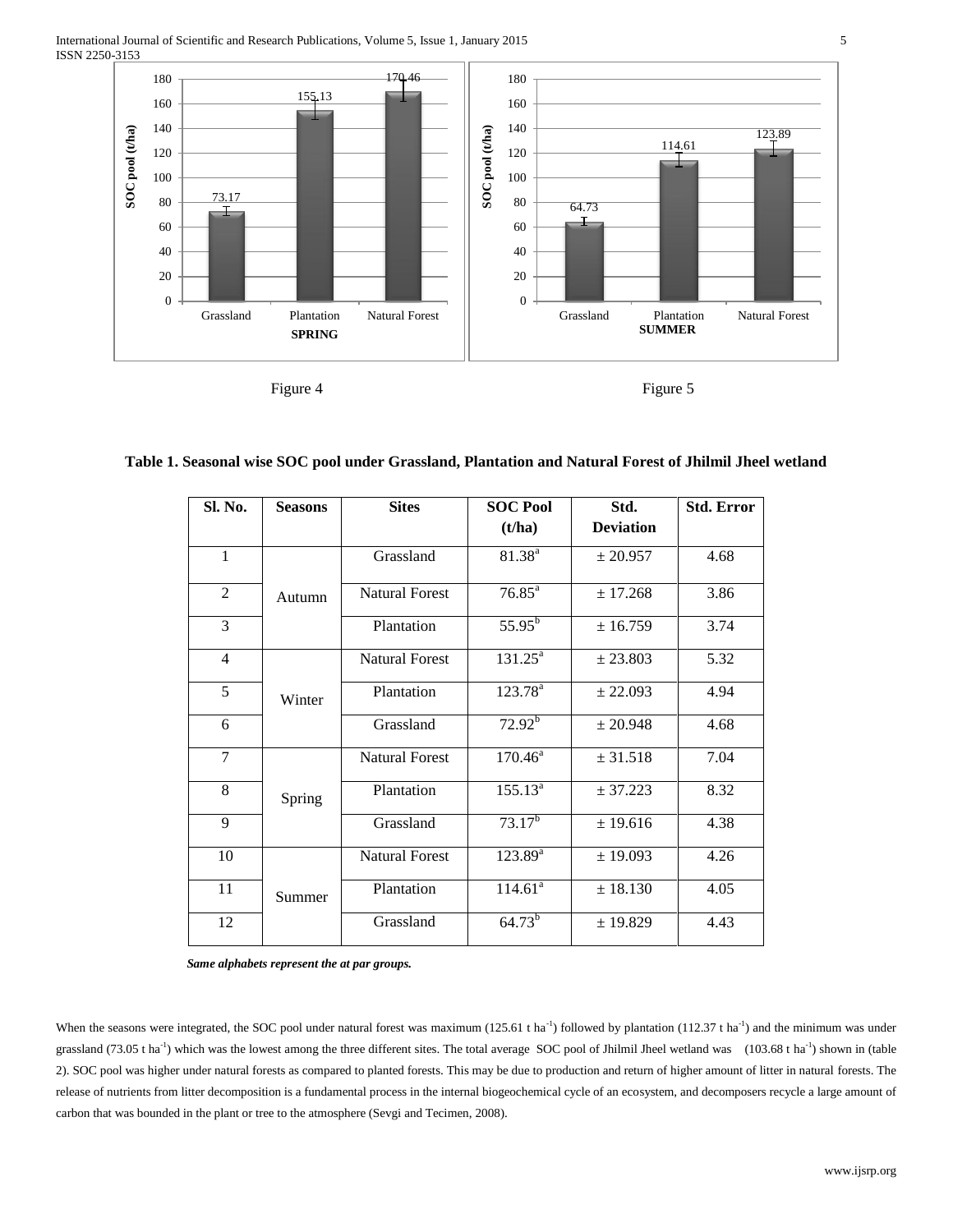| Sl. No  | <b>Site</b>           | Mean SOC pool<br>(t/ha) | <b>Std. Deviation</b> | <b>Std. Error</b> |
|---------|-----------------------|-------------------------|-----------------------|-------------------|
|         | <b>Natural Forest</b> | 125.61                  | ± 40.675              | 4.55              |
|         | Plantation            | 112.37                  | ± 43.593              | 4.87              |
|         | Grassland             | 73.05                   | ± 20.818              | 2.33              |
| Average |                       | 103.68                  | ± 42.645              | 2.75              |

# **Table 2. Overall Mean SOC pool under different Land uses of Jhilmil Jheel wetland**

#### **STATISTICAL ANALYSIS**

#### **Table 3. Statistically significant mean difference on the basis of CD (LSD) in different seasons**

| Sl. No.                | <b>Season</b> | <b>Vegetation</b>             | <b>Mean Difference</b> | <b>P</b> Value |
|------------------------|---------------|-------------------------------|------------------------|----------------|
|                        |               |                               |                        |                |
|                        | Autumn        | Grassland Vs. Plantation      | 25.4315*               | 0.000          |
| $\mathcal{D}_{\alpha}$ |               | Natural Forest Vs. Plantation | $20.9025*$             | 0.001          |
| 3                      | Winter        | Plantation Vs. Grassland      | 50.8570*               | 0.000          |
| 4                      |               | Natural Forest Vs. Grassland  | 58.3310*               | 0.000          |
| 5                      |               | Plantation Vs. Grassland      | 81.9630*               | 0.000          |
| 6                      | Spring        | Natural Forest Vs. Grassland  | 97.2855*               | 0.000          |
| 7                      | Summer        | Plantation Vs. Grassland      | 49.8790*               | 0.000          |
| 8                      |               | Natural Forest Vs. Grassland  | $59.1625*$             | 0.000          |

SPSS model was used to analyze the data for One-way ANOVA to compare SOC pool in all the three different sites. The analysis showed (table 3) that in autumn season, there was a significant difference between SOC pool under grassland and plantation as well as under natural forest and plantation. In winter season, the analysis showed significant difference between SOC pool under plantation and grassland as well as between natural forest and grassland. In spring season, the analysis showed significant difference between SOC pool under plantation and grassland as well as between natural forest and grassland. Finally there was significant difference between SOC pool under plantation and grassland as well as between natural forest and grassland at (P 0.05 level).

# **CONCLUSION**

The study showed that in Jhilmil Jheel wetland area, under natural forest soils had the higher amount of OC pool followed by plantation and grassland was having the least amount of SOC pool. The higher SOC pool was observed in spring season followed by winter, summer and least amount was observed in autumn season. Overall results from the study showed a considerable high amount of SOC pool levels which signifies fewer disturbances in the well protected area. There is a great measure of biodiversity in the Jhilmil Jheel wetland, this factor also adds to the well maintained SOC pool level. Wetlands have the potential to remove large quantities of carbon from the atmosphere and to reduce the concentration of atmospheric CO<sub>2</sub> which will help abate global warming. If the wetland carbon stock might be destroyed, a large amount of carbon accumulation could be discharged from wetland soils in a short period of time.

This study was the first attempt to assess the seasonal changes in the SOC pool under different land uses of Jhilmil Jheel wetland. This study will be helpful in preparing carbon inventory of the wetland for the policy makers for preparing an effective management plan as well as to take effective measures for managing soil organic carbon efficiently in Haridwar district and the declaration of Jhilmil Jheel as conservation reserves and conserve the habitat which will ultimately remain as a safe heaven for this species in Uttrakhand.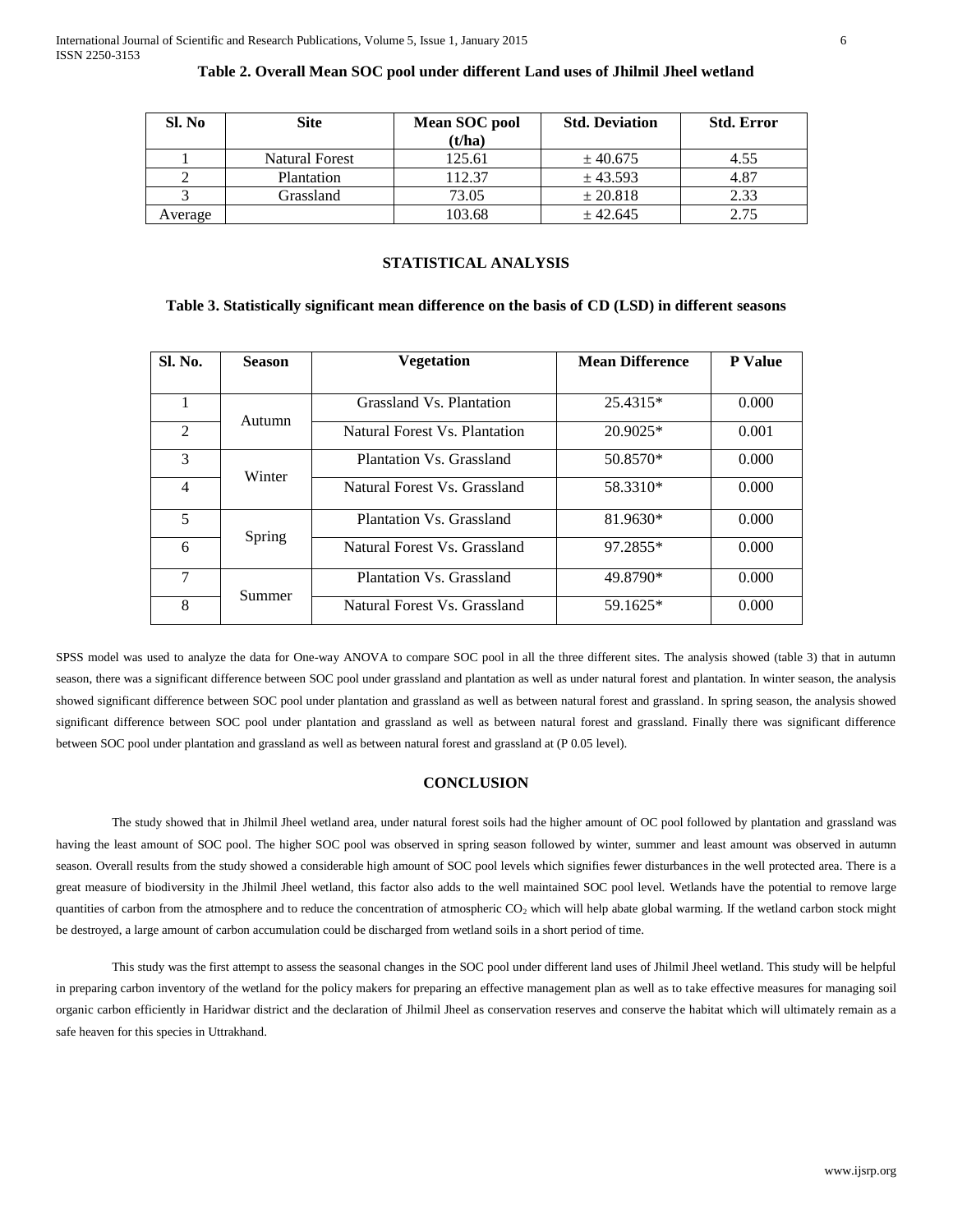International Journal of Scientific and Research Publications, Volume 5, Issue 1, January 2015 7 ISSN 2250-3153

#### **ACKNOWLEDGMENT**

I thank Jawaharlal Nehru Memorial Fund for providing financial support in this research work. I thank my supervisor and my colleagues for support and help during my research work.

# **REFERENCES**

- [1] S.L. Albrecht, "Soil quality and soil organic matter". 1995, pp. 101-104. *In* Columbia Basin Agricultural Research Annual Report. Spec. Rpt. 946. Oregon State University in cooperation with USDA-Agricultural Research Service, Pendleton, OR.
- [2] D.F. Baker, "Reassessing carbon sinks". 2007, *Science*. 316:1708-1709.
- [3] J. Balesdent, "Major contribution of roots to soil carbon storage inferred from maize cultivated soils". 1996, *J Soil Biol. Biochem*. 28: 1261-1263.
- [4] T.C. Baruah, "A Text Book of Soil Analysis", Vikas publishing house Pvt. Ltd., 1999, pp 13-14.
- [5] N.H. Batjes, "Total C and N in soils of the world".1996, *Eur J Soil Sci*, 47:151-163.
- [6] T. Bhattacharyya, "Soil carbon storage capacity as a tool to prioritize area for carbon sequestration", 2008, *Current Science*, 95 (4): 482 484.
- [7] W.D. Billings, "Increasing atmospheric carbon dioxide: possible effects on artic tundra". 1983, *Oecologia* 58: 286-289.
- [8] S.D. Bridghm, "The carbon balance of North American wetlands". 2006, *Wetlands* 26: 889-916.
- [9] P. Buringh, "Organic carbon in soils of world". In The Role of Terrestrial Vegetation in Global Carbon Cycle: Measurement by Remote Sensing (Ed): Woodwell GM. 1984, John Wiley: 91-109.
- [10] J.K. Cronk, "Wetland Plants: Biology and Ecology". Lewis Publishers , CRC Press. Boca Raton, Florida, 2001.
- [11] E.A. Davidson, "Temperature sensitivity of soil carbon decomposition and feedbacks to climate change". 2006, *Nature* 440: 165-173.
- [12] K. Denef, "Contributions of incorporated residue and living roots to aggregate associated and microbial carbon in two soils with different clay mineralogy", 2006, *Eur. J. Soil Sci*. 57: 774-786
- [13] S.K. Dey, "A preliminary estimation of carbon stock sequestrated through rubber (*Hevea brasiliensis*) plantation in North Eastern regional of India". 2005, *Indian Forester*, 131(11):1429-1435.
- [14] W.A. Dick, "Developing and maintaining soil organic matter levels". 2004, pp. 103-120. *In* Managing Soil Quality: Challenges in Modern Agriculture. P. Schjønning, S. Elmholt and B. T. Christensen, Eds. CABI Publishing, CAB International. Cambridge, Massachusetts.
- [15] R.K. Dixon, "Can the terrestrial biosphere be managed to conserve and sequester carbon? In: Carbon sequestration in the biosphere: Processes and products". NATO ASI Series. Series 1. 1995, *Global Environmental Change*, 33: 153 – 179.
- [16] H. Eswaran, "Global Climate Change and Pedogenic Carbonates (Ed.)", Lal R, et al. 1999, Lewis Pub-lishers, Fl, USA, 15-25.
- [17] H. Eswaran, "Organic carbon in soils of the world". 1993, *Soil Sci Soc Am J*, 57:192-194.
- [18] R.F. Follett, "*The Potential of U.S. Grazing Lands to Sequester Carbon and Mitigate the Greenhouse Effect".* 2000*,* CRC Press, Boca Raton, FL.
- [19] R.A. Gill, "Global patterns of root turnover for terrestrial ecosystems"*.* 2000*,* New Phytol 147:13–31
- [20] E. Gorham, "Northern peatlands: role in the carbon cycle and pribable responses to climate warming". 1991, *Ecological Applications* 1: 182-195.
- [21] R.K. Gupta, "Potential of wastelands for sequestering carbon by reforestation". 1984, *Current Science.* 66:378-380.
- [22] P.G. Hartel, "The soil habitat". 2005, pp. 26-53. *In* Principles and Applications of Soil Microbiology. 2nd edition. D. M. Sylvia, J. J. Fuhrmann, P. G. Hartel, and D. A. Zuberer, Eds. Pearson Prentice Hall. Upper Saddle River, New Jersey.
- [23] A.R. Hill, "Denitrification and organic carbon availability in riparian wetland soils and subsurface sediments". 2004, *Soil Sci. Soc. Am. J* 68: 320-325.
- [24] S.E. Hobbie, "Controls over carbon storage and turnover in high altitude soils". 2000, *Global Change Biology* 6: 196-210.
- [25] IPCC, "Good Practice Guidance for Land Use, Land Use Change and Forestry". Published by the Institute for Global Environmental Strategies (IGES) for the IPCC. Publishers Institute for Global Environmental Strategies, Japan 2003.
- [26] M.L. Jackson, "Soil Chemical Analysis–Advance Course. Published by the author, Wisconsin University, Madison, Wisconsin, 1965.
- [27] H. Jenny, "Effect of Climate and Cultivation on Nitrogen and Organic Matter Reserves in Indian Soils". 1960, *ICAR, New Delhi, India* :126.